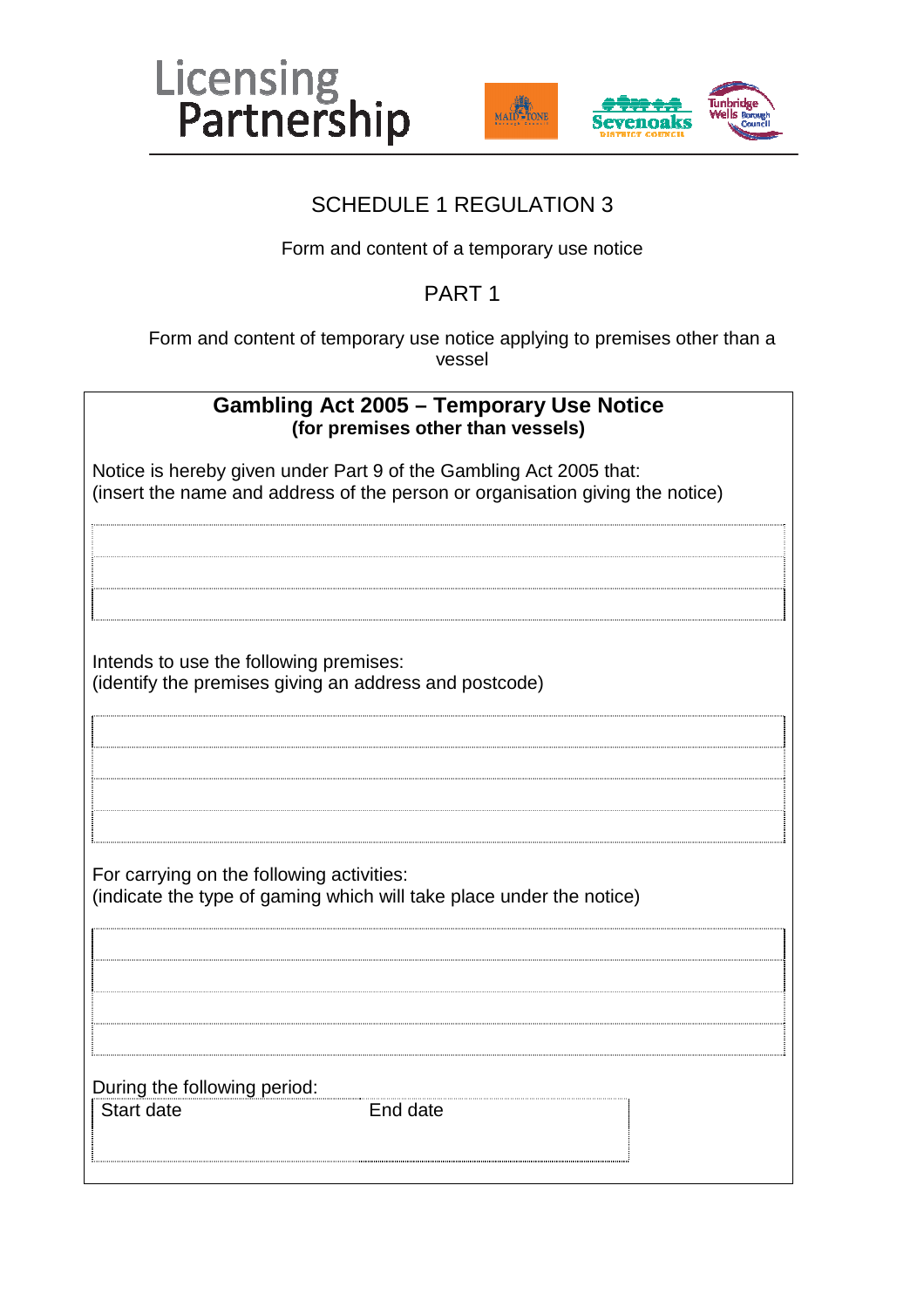





Additional information

1. Please describe the nature of the premises to which the notice relates: (Where the activities to be authorised by the notice are to take place only in a part of the premises, include a description of the nature of the part of the premises in which the activities are taking place and its location within the premises).

2. Please describe the nature of the event which is to take place (including the number of persons who are expected to participate in the event):

3. Please give for each day of the period of the notice the times when activities are to begin and end.

(Use additional sheets if necessary. These should be headed 'Additional information about times when premises are to be used under the notice', and attached to the notice).

4. Please give the operating licence number of the person or organisation giving the notice: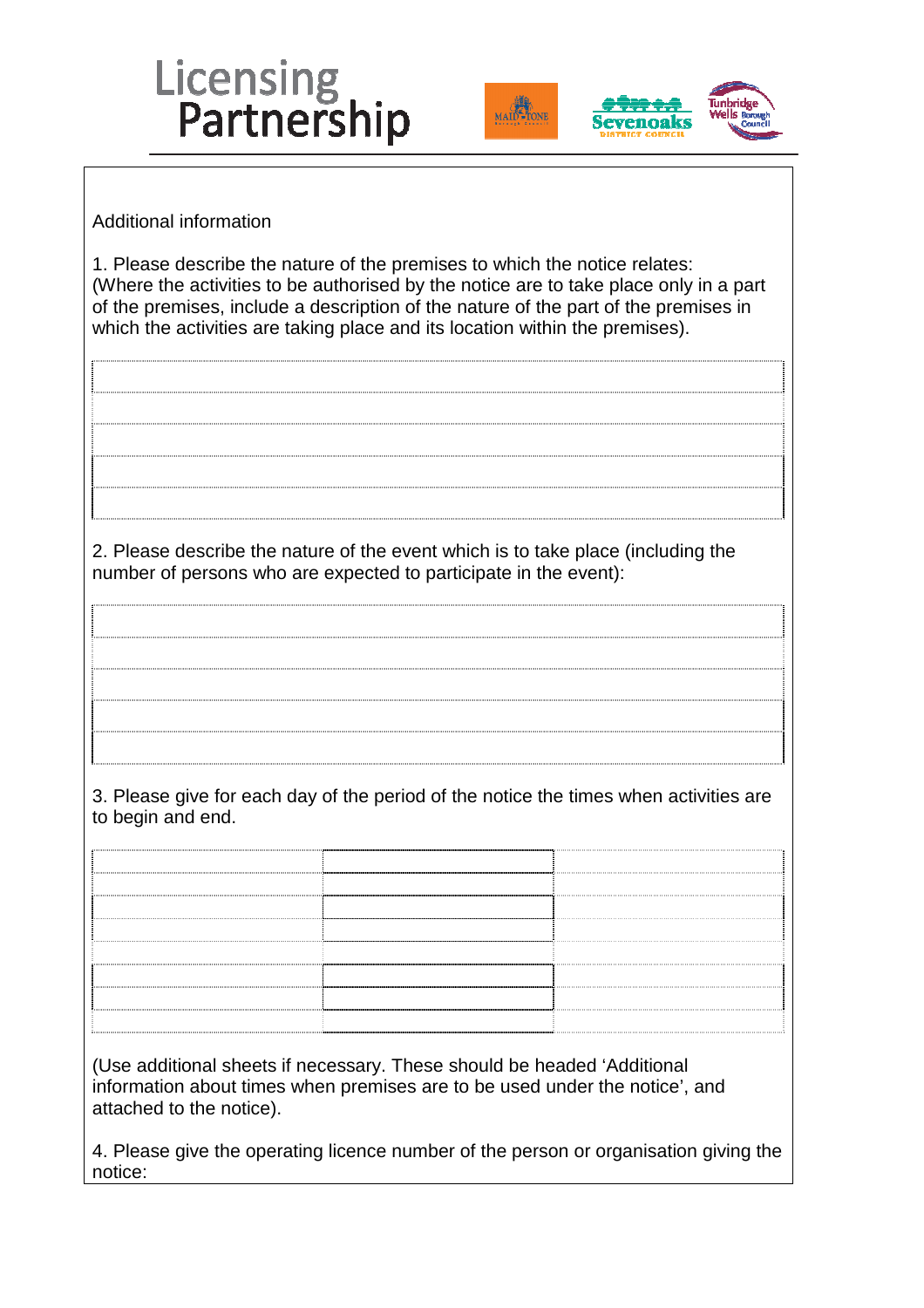## Licensing<br>Partnership





|                                                |                                                                       | 5(b) Please specify that person's role or title in connection with the event:                                                                                                                                                           |
|------------------------------------------------|-----------------------------------------------------------------------|-----------------------------------------------------------------------------------------------------------------------------------------------------------------------------------------------------------------------------------------|
| when the event is taking place                 |                                                                       | 5(c) Please give a telephone number at which that person can be contacted                                                                                                                                                               |
| $Yes \Box$<br>No <sub>1</sub>                  | months ending on the last day of the period specified in this notice? | 6(a) Have any activities taken place, or will any activities take place, on the<br>premises under any other temporary use notice during the period of 12<br>$6(b)$ Where the answer to question 6 (a) is 'yes', give the dates on which |
| Start date                                     | End date                                                              | Number of days                                                                                                                                                                                                                          |
| such activities have taken or will take place: |                                                                       |                                                                                                                                                                                                                                         |
|                                                | information on previous notice periods', and attached to the notice.) | (Use additional sheets if necessary. These should be headed 'Additional                                                                                                                                                                 |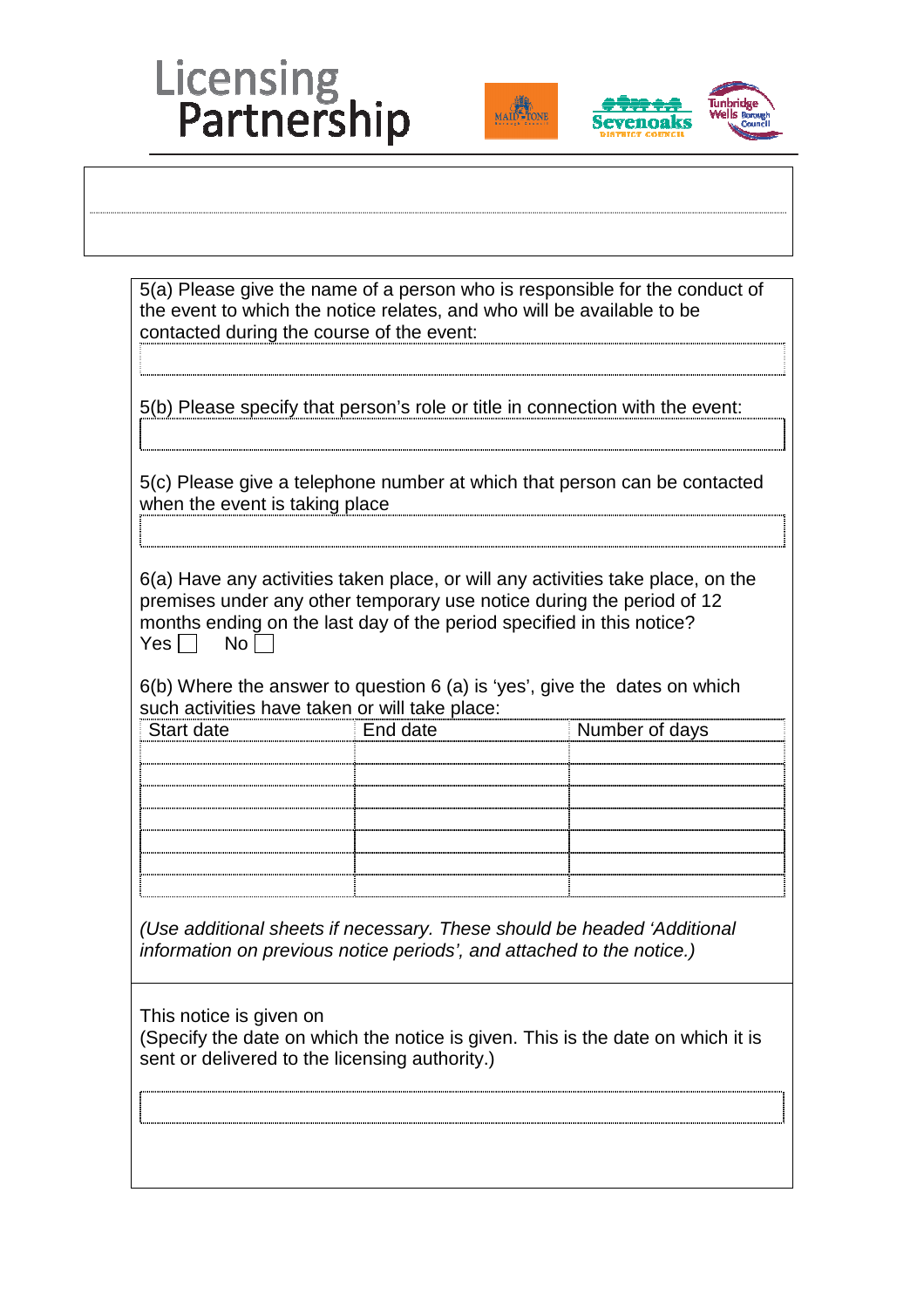# Licensing<br>Partnership





| Declarations and Checklist (please tick or check)                                                                                                                                                                                                                                                                                                                                                                                                                                                                     |  |  |  |
|-----------------------------------------------------------------------------------------------------------------------------------------------------------------------------------------------------------------------------------------------------------------------------------------------------------------------------------------------------------------------------------------------------------------------------------------------------------------------------------------------------------------------|--|--|--|
| I confirm that, to the best of my knowledge, the information contained in this<br>notice is true. I understand that it is an offence under section 342 of the<br>Gambling Act 2005 without reasonable excuse to give information which is<br>false or misleading in, or in relation to, this notice.                                                                                                                                                                                                                  |  |  |  |
| Checklist:<br>The date on which this notice is given is more than 3 months before the date<br>on which the activities to which this notice relates are due to start                                                                                                                                                                                                                                                                                                                                                   |  |  |  |
| Payment of the appropriate fee has been made/is enclosed                                                                                                                                                                                                                                                                                                                                                                                                                                                              |  |  |  |
| I understand that premises cannot be used under temporary use notices for<br>more than 21 days in any 12 month period. I confirm that the notice will not<br>lead to this limit being exceeded                                                                                                                                                                                                                                                                                                                        |  |  |  |
| I understand that each of the following persons and organisations must be<br>given a copy of the notice and that they must receive it no later than 6 days<br>after the date on which it is sent or delivered to the licensing authority:<br>The Gambling Commission,<br>$\Omega$<br>The chief officer of police, or in Scotland the chief constable of the<br>O<br>police, for any area in which the premises are wholly or partly situated,<br>and<br>The Commissioners for Her Majesty's Revenue and Customs.<br>O |  |  |  |
| Signature                                                                                                                                                                                                                                                                                                                                                                                                                                                                                                             |  |  |  |
| Signature of the person giving the temporary use notice, or signature of the<br>solicitor or other duly authorised agent acting on behalf of the person or<br>organisation giving the notice. If you are signing on behalf of the person or<br>organisation giving the notice, please state in what capacity:                                                                                                                                                                                                         |  |  |  |
| Signature:                                                                                                                                                                                                                                                                                                                                                                                                                                                                                                            |  |  |  |
| <b>Print Name:</b>                                                                                                                                                                                                                                                                                                                                                                                                                                                                                                    |  |  |  |
| Capacity<br>Date:                                                                                                                                                                                                                                                                                                                                                                                                                                                                                                     |  |  |  |